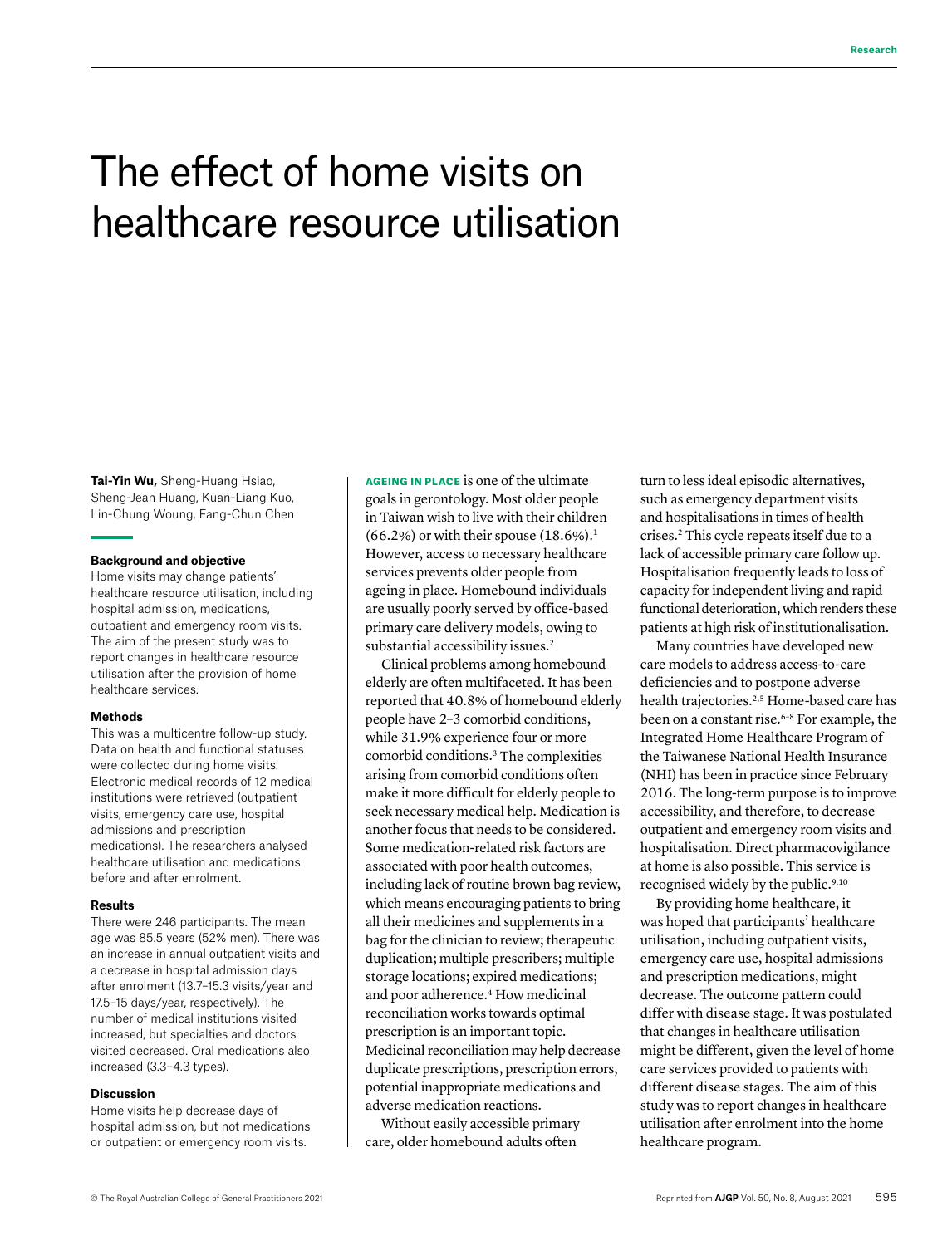# **Methods**

# **Study design**

This was a multicentre follow-up study. Data on outpatient visits, emergency care use, hospitalisation and number of prescription medications of the participants of the Integrated Home Healthcare Program in Taiwan were obtained from electronic records of 12 medical institutions in Taipei City.

The observation period was from 1 January 2015 to 30 September 2016. Enrolment date into the program was defined as the index date. Mirror analysis was performed, and participants' healthcare utilisation and prescription medications before and after enrolment were compared. This study was approved by the Institutional Review Board of Taipei City Hospital (TCHIRB-10511101-E).

#### **Participants**

Participants of the Integrated Home Healthcare Program at Taipei City Hospital, Renai Branch, were enrolled between February and September 2016. A total of 415 patients were eligible for the program. Of these, 100 refused to receive home healthcare. Another 22 and 47 cases had duplicate or missing data, respectively. In total, there were 246 participants, as shown in Figure 1. For comparison purposes, the research group extended the observation period backwards to 2015, before enrolment (index date). Therefore, the look-back period (number of days) was not the same for all the participants.

Participants met the following inclusion criteria: 1) explicit medical needs; 2) homebound, which was defined as unable to leave one's house due to frailty or illness; however; with the help of a caregiver, and with the use of a wheelchair, paratransit service bus or ambulance, participants could still attend hospital appointments; and 3) the participant's home was within the catchment area (10 km) of the medical institution providing the service. Exclusion criteria included patient refusal to participate and residents of long-term care facilities. Oral and written informed consent was obtained prior to study commencement.

Participants were further divided into three subgroups according to the severity of their disease and different levels of service provided: home healthcare (step 1), advanced home healthcare (step 2), and palliative care at home (step 3). Step 1 participants did not have any inserted tubes  $(n = 87)$ . Step 2 participants had some form of inserted tubes, such as a nasogastric tube, tracheal tube or Foley catheter ( $n = 139$ ). Step 3 participants were at the end stage of their disease and had a life expectancy of less than six months  $(n = 20)$ . According to the Taiwanese NHI, these subgroups (steps 1–3) belong to different billing systems.

# **Intervention**

The medical team comprised a physician and a nurse or a paramedical. A pharmacist, nutritionist, psychologist, social worker and physical or occupational therapist visited patients on an as-needed basis. The medical team visited patients at least every two months, and at most, every two weeks, depending on individual needs. Three steps of medical service were provided according to disease severity.

Step 1 ( $n = 87$ ): Home healthcare – for people living at home with definite medical needs who cannot go to the hospital due to difficulties in transportation.

Step 2 ( $n = 139$ ): Advanced home healthcare – for people meeting step 1 criteria who had certain inserted tubes, such as a nasogastric tube, tracheal tube or Foley catheter. Home healthcare services included changing of these tubes.

Step 3 ( $n = 20$ ): Palliative care at home – for people at an irreversible stage of their disease and with a life expectancy of less than six months.

The medical care included:

- **•** physician's visit history taking, physical examination, clinical diagnosis and treatment, including prescription of medications. Simple procedures and health counselling were also provided
- **•** nurse's visit home nursing care. Simple procedures, such as blood tests, wound care or changing tubes, were provided
- **•** visits by other multidisciplinary team members were provided on an as-needed basis.10



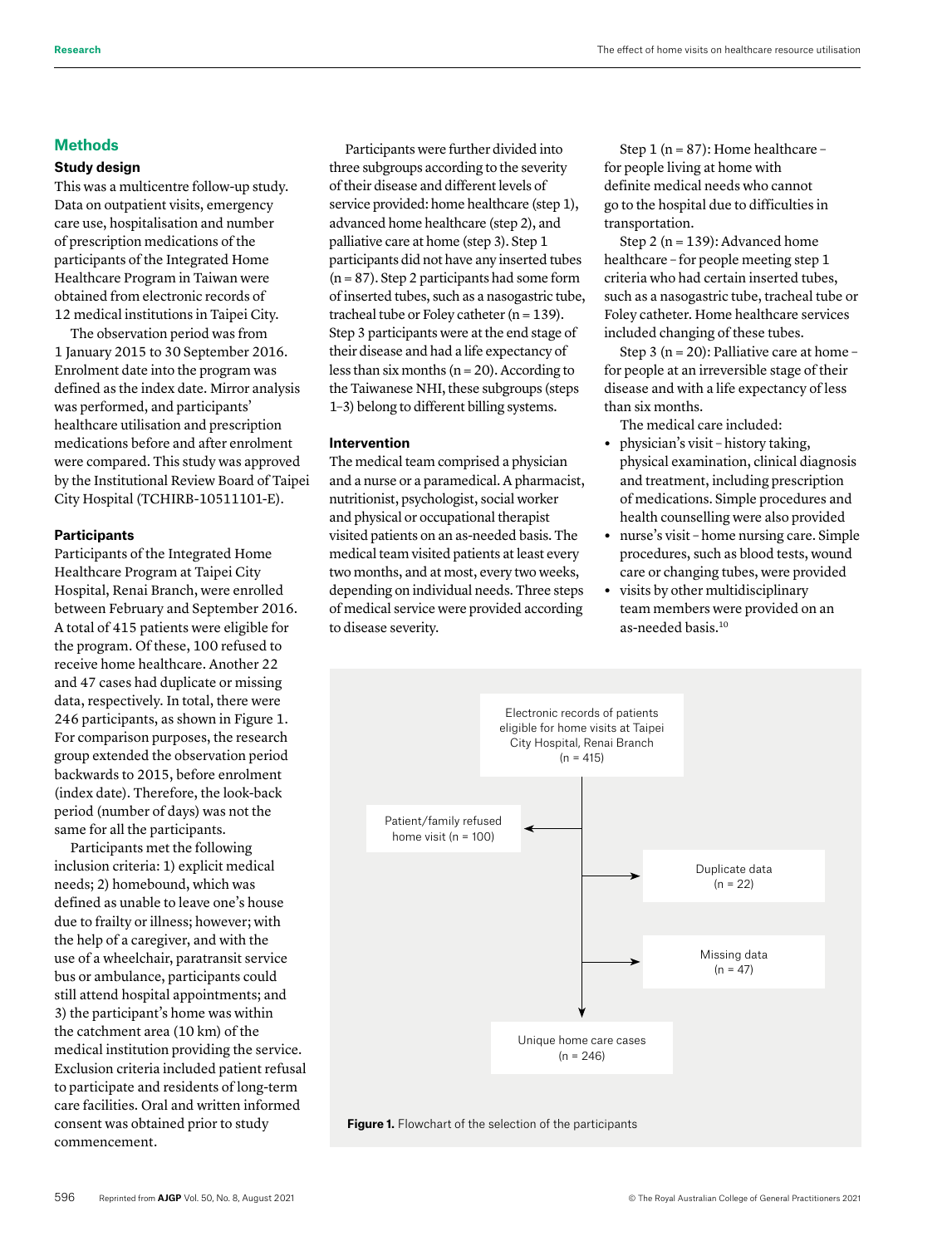Physicians play a pivotal role in the complex medical care of this homebound and vulnerable population.<sup>11</sup> Individualised care plans were developed for the patients. Throughout the care period, patients were continuously evaluated and referred to other health professionals if their health status changed.

During home visits, medications taken were reviewed (pharmacovigilance). This helps physicians monitor patients' adherence.12 This included a review of multiple medications prescribed from different medical institutions, as the Taiwanese NHI system allows people to visit any specialty clinic directly without the need to see a general practitioner (gatekeeper) first.

# **Measurements**

Basic demographic data were collected at the first home visit. Health and functional status were assessed by clinicians directly during home visits. Electronic medical records of the 12 centres in Taipei City were linked, which provided information about healthcare utilisation (inpatient, outpatient and emergency visits) and prescription of medications. Additional health data, such as medication adherence and additional inpatient and outpatient and emergency visits, were collected during home visits. Diagnoses were made using the International Classification of Diseases-10 codes. Only five main diagnoses were recorded, because the NHI outpatient billing system only allows for a maximum of five diagnoses per visit. Functional status was assessed using the Barthel activities of daily living (ADL) index. Total, severe and partial/non-dependence were defined as Barthel scores of 0–20, 21–60 and 61–100, respectively. Disability referred to vision, hearing, language, limb or vital organ impairment; mental retardation; dementia; or vegetative state. Doctors visited per year referred to the number of doctors in outpatient clinics a patient visited in a year, as the Taiwanese NHI does not require seeing a gatekeeper doctor, primary care physician or family physician before seeking a specialist's help. Therefore, Taiwanese people are free to see any specialist (eg a neurosurgeon)

at any time without the need for referral. Mortality rate after the index date was calculated, dividing mortality by personyears of observation.

To facilitate comparison before and after the index date, rates per year were presented instead of simply counts of outpatient visits, emergency room visits, hospital admissions and admission days. Therefore, outpatient/emergency room visits per year, hospital admissions per year and admission days per year were calculated.

Similarly, rates per year were presented for centres, specialties and doctors visited. Some physicians practised different specialties in different office hours and were counted as one doctor and multiple specialties. Medications were defined as the mean number of medications taken concomitantly during the observation period. Medications were classified using the anatomical therapeutic chemical codes. For comparison purposes, injection medications were not included in the analysis because the home care services mainly allow for the prescription of oral medications only. All this information came from a combination of electronic health records and direct observation. Healthcare utilisation and oral medications of the participants before and after program enrolment were analysed.

## **Statistical analysis**

The research group conducted analyses stratified by sex and service step (ie different disease stages). SPSS version 21.0 was used. A *P* value <0.05 for two-tailed tests was considered statistically significant. Paired Student's *t*-test and chi-squared tests were used as appropriate. Wilcoxon signed rank test was used when the data were not normally distributed (skewed). Fisher's exact test was used when the numbers in the cells were less than five.

## **Results**

The mean age was 85.53 years (standard deviation [SD]: 10.0), and 52% of the participants were men. The majority received step 2 care (56.5%; Table 1). Survival rates differed among participants of different care steps (*P* <0.001), but not between men and women  $(P = 0.710)$ . The one-year mortality rates for steps 1, 2 and 3 participants were 0.01, 0.34 and 1.83, respectively; that is, the mean survival time for step 3 (palliative care) participants was approximately six months. The main diagnoses and medications of the participants are presented in Appendices 1 and 2, respectively (available online only).

Table 2 shows the healthcare utilisation of the participants before and after enrolment. The number of emergency room visits per year did not change significantly, although there was an increase in annual outpatient visits (from 13.7 to 15.3 visits/year). The number of admissions per year decreased for step 1, but increased for step 3 participants (from 0.9 to 0.7 and from 1.7 to 2.7 admissions/year, respectively). There was a decrease in admission days per year after enrolment into the program (from 17.5 to 15 days/year).

Tables 3 and 4 show the pattern of outpatient services and medications used by the participants. Medical institutions visited per year increased (from 1.13 to 1.33 centres per year), but specialties and doctors visited per year decreased (from 3.81 to 2.57 specialties per year and from 3.76 to 2.31 doctors per year, respectively). Mean medications of the participants also increased (from 3.3 to 4.1).

# **Discussion**

The impact of home healthcare service on healthcare resource utilisation and prescription medications in Taiwan was reported in the present study. Participants had fewer admission days, more outpatient visits and more oral medications after receiving home healthcare.

The researchers observed that after the implementation of the home healthcare program, overall admission times did not change significantly, but admission days decreased. Nabagiez et al reported that the home healthcare program reduced the 30-day readmission rate by 41% in two years.<sup>13</sup> Ju et al suggested that participants who did not use home visit nursing services had a higher risk of hospitalisation, particularly those with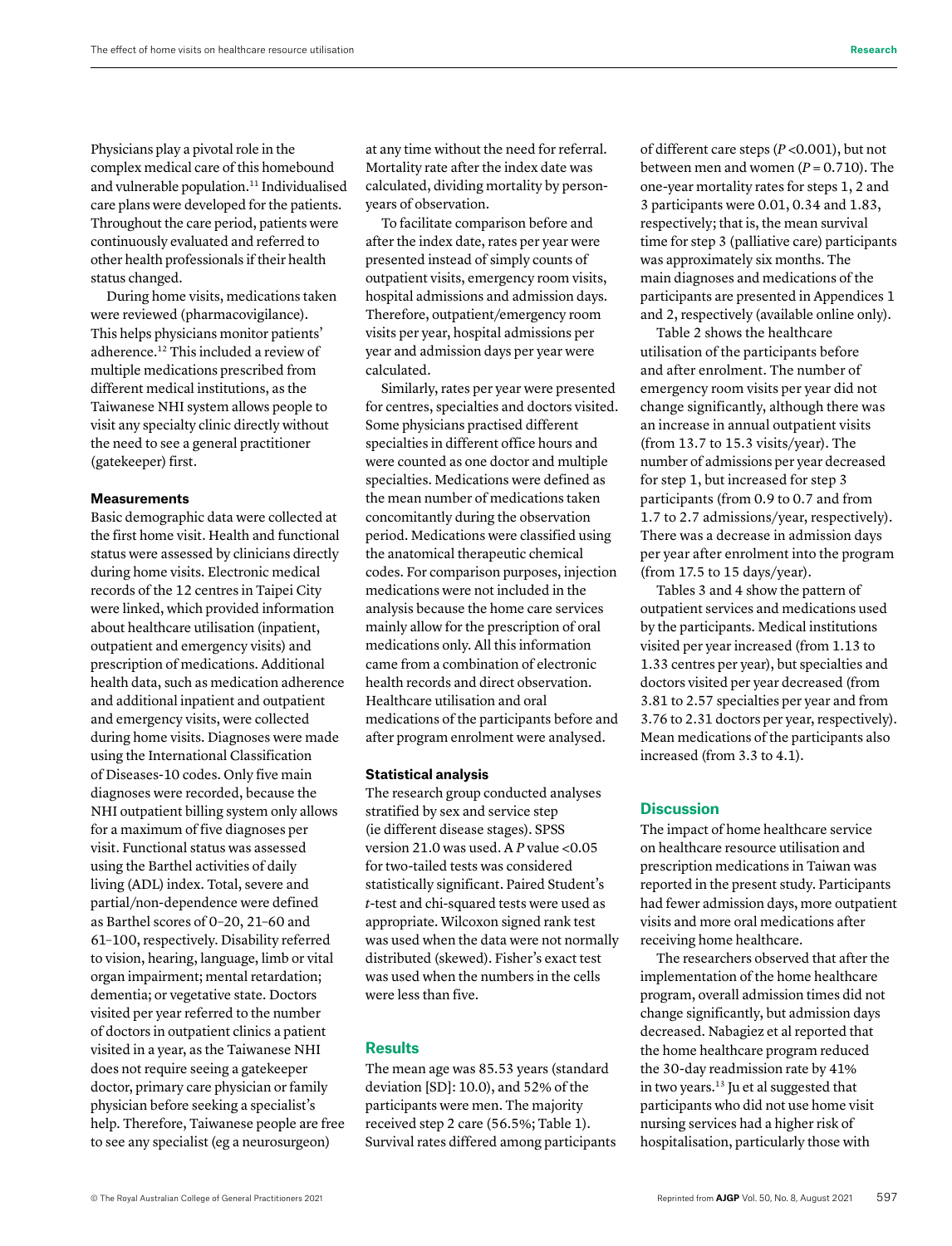| Table 1. Participants' baseline characteristics (n = 246)      |                           |                             |           |                     |                       |                      |             |
|----------------------------------------------------------------|---------------------------|-----------------------------|-----------|---------------------|-----------------------|----------------------|-------------|
| <b>Characteristics</b>                                         | <b>Men</b><br>$(n = 128)$ | <b>Women</b><br>$(n = 118)$ | P value   | Step1<br>$(n = 87)$ | Step 2<br>$(n = 139)$ | Step 3<br>$(n = 20)$ | P value     |
| Age in years, mean (SD)                                        | 84.06 (11.36)             | 87.12 (8.05)                | 0.0952    | 84.31 (9.74)        | 85.95 (10.44)         | 87.86 (7.59)         | 0.2975      |
| Main caregiver, n (%)                                          |                           |                             |           |                     |                       |                      |             |
| Son or daughter                                                | 70 (54.69)                | 78 (66.10)                  | $0.002*$  | 37 (42.53)          | 98 (70.50)            | 13 (65.00)           | $< 0.0001*$ |
| Spouse                                                         | 33 (25.78)                | 9(7.63)                     |           | 15 (17.24)          | 24 (17.27)            | 3(15.00)             |             |
| Sibling/other                                                  | 20 (15.62)                | 25 (21.19)                  |           | 24 (27.59)          | 17 (12.23)            | 4(20.00)             |             |
| Self                                                           | 5(3.91)                   | 6(5.08)                     |           | 11 (12.64)          | 0(0.00)               | 0(0.00)              |             |
| Consciousness, n (%)                                           |                           |                             |           |                     |                       |                      |             |
| Clear                                                          | 71 (55.47)                | 50 (42.37)                  | $0.0401*$ | 72 (82.76)          | 42 (30.22)            | 7 (35.00)            | $< 0.0001*$ |
| Unclear                                                        | 57 (44.53)                | 68 (57.63)                  |           | 15 (17.24)          | 97 (69.78)            | 13 (65.00)           |             |
| Expression, n (%)                                              |                           |                             |           |                     |                       |                      |             |
| Able to communicate<br>verbally                                | 83 (64.8)                 | 67 (56.78)                  | 0.079     | 76 (87.36)          | 63 (45.32)            | 11 (55.00)           | $< 0.0001*$ |
| Gestures only                                                  | 14 (10.9)                 | 8(6.78)                     |           | 8(9.20)             | 14 (10.07)            | 0(0.00)              |             |
| Unable to express/not<br>evaluable                             | 31(24.2)                  | 43 (36.44)                  |           | 3(3.45)             | 62 (44.60)            | 9(45.00)             |             |
| Functional status, n (%)                                       |                           |                             |           |                     |                       |                      |             |
| Total dependence                                               | 92 (71.88)                | 84 (71.19)                  | 0.967     | 31 (35.63)          | 129 (92.81)           | 16 (80.00)           | $< 0.0001*$ |
| Heavy dependence                                               | 32 (25.00)                | 31 (26.27)                  |           | 49 (56.32)          | 10 (7.19)             | 4(20.00)             |             |
| Partial/non-dependence                                         | 4(3.13)                   | 3(2.54)                     |           | 7(8.05)             | 0(0.00)               | 0(0.00)              |             |
| Respiratory aids, n (%)                                        |                           |                             |           |                     |                       |                      |             |
| None required                                                  | 114 (89.06)               | 104 (88.14)                 | 0.843     | 84 (96.55)          | 119 (85.61)           | 15 (75.00)           | $0.003*$    |
| Oxygen/tracheostomy                                            | 17 (13.28)                | 14 (11.86)                  |           | 3(3.45)             | 20 (14.39)            | 5(25.00)             |             |
| Feeding method, n (%)                                          |                           |                             |           |                     |                       |                      |             |
| Oral                                                           | 62 (48.44)                | 56 (47.46)                  | 0.8779    | 87 (100.00)         | 22 (15.83)            | 9(45.00)             | $< 0.0001*$ |
| Nasogastric tube                                               | 66 (51.56)                | 62 (52.54)                  |           | 0(0.00)             | 117 (84.17)           | 11 (55.00)           |             |
| Urination and defecation, n (%)                                |                           |                             |           |                     |                       |                      |             |
| Continent                                                      | 52 (40.63)                | 45 (38.14)                  | 0.6898    | 77 (88.51)          | 16 (11.51)            | 4(20.00)             | $< 0.0001*$ |
| Foley catheter or<br>incontinence                              | 76 (59.38)                | 73 (61.86)                  |           | 10 (11.49)          | 123 (88.49)           | 16 (80.00)           |             |
| *Statistical significance (P < 0.05)<br>SD, standard deviation |                           |                             |           |                     |                       |                      |             |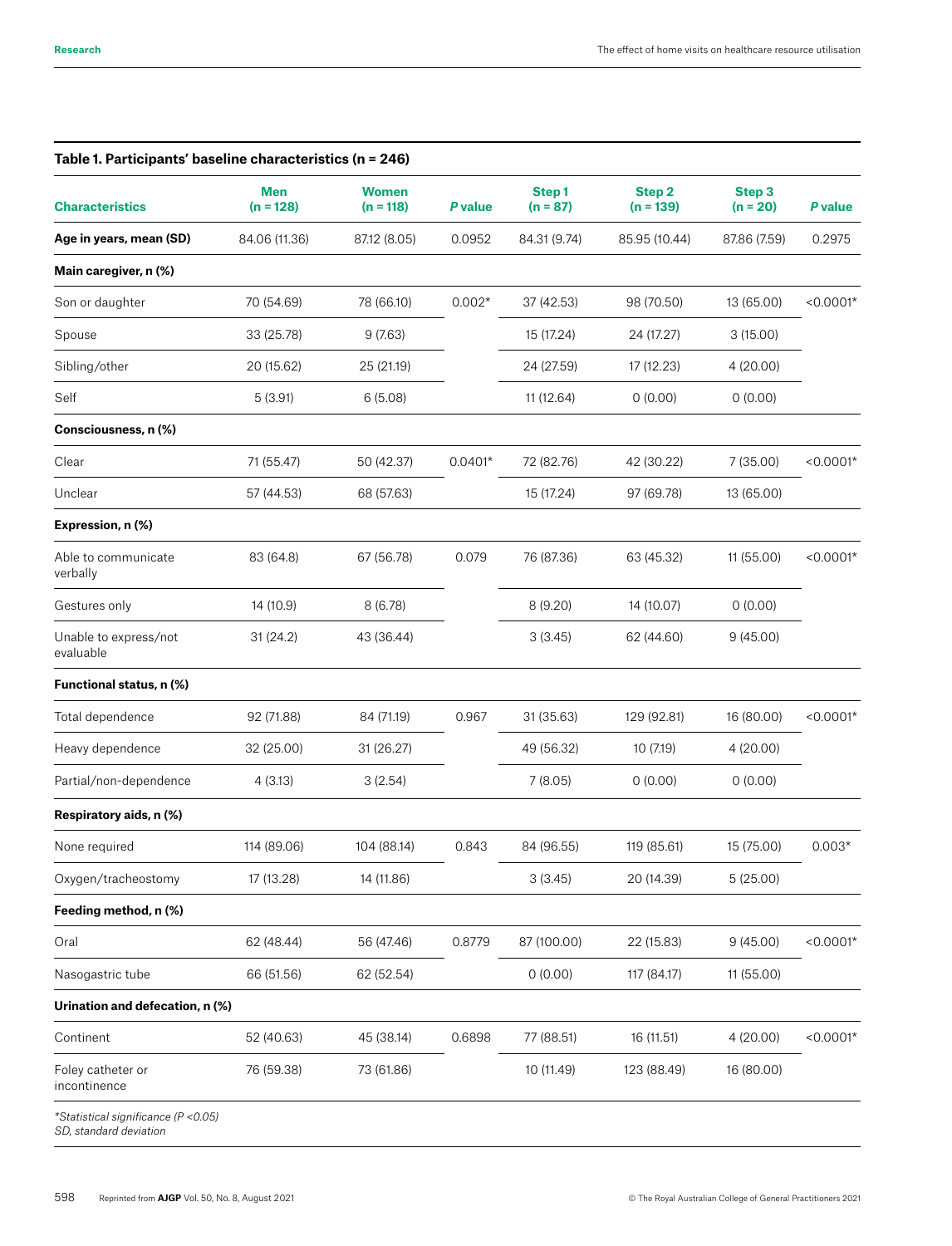greater comorbidities.14 Experiences in Australia demonstrated that home visits can decrease use of ambulance and emergency department services.<sup>15</sup> A possible explanation was that home visits could prevent ADL and care needs deterioration up to one year after program completion.16 Medical personnel can enhance the skills of caring of family caregivers. Home visits serve as a support to caregivers, provide diagnostic information and help the family with the decision as to when hospitalisation is appropriate.17 Home services improve the quality of self-care and address hidden disease burden and unmet care needs.<sup>18,19</sup> A reduction in bed days has also been

demonstrated at Monash Watch Hospital, Australia, after telehealth and coaching implementation; the improvement was more prominent in the intervention group in Martin et al's study.<sup>20</sup>

The research group found that providing home services resulted in a decrease in admission days but an increase in outpatient visits, which was an unexpected finding. The effect on emergency room visits was not significant. The program reduced hospital admissions and diverted healthcare utilisation to outpatient visits. However, hospital admission overall was not significantly reduced and could be confounded by disease severity. After stratification, step 1 participants had fewer

hospitalisations after home healthcare provision. Step 2 participants did not have a significant change in admission times, but had fewer admission days. Step 3 participants had more hospitalisations after the index date.

It is unclear why outpatient visits increased. The Taiwanese NHI system allows beneficiaries to access any hospital and any specialty as they wish. One possible reason could be that, after joining the program, participants' loyalty towards the hospital providing home services increased, and therefore, shifted and concentrated their regular clinic visits to the institutions involved in the program. Another possibility was that the home

| Table 2. Healthcare utilisation of the participants before and after enrolment into the program |  |  |
|-------------------------------------------------------------------------------------------------|--|--|
|                                                                                                 |  |  |

| <b>Group</b> | <b>Outpatient visits/</b><br>year before<br>enrolment,<br>mean (SD) | Outpatient visits/<br>year after enrolment,<br>mean (SD) | P value   | <b>Emergency room</b><br>visits per year before<br>enrolment,<br>mean (SD) | <b>Emergency room</b><br>visits per year after<br>enrolment,<br>mean (SD) | P value |
|--------------|---------------------------------------------------------------------|----------------------------------------------------------|-----------|----------------------------------------------------------------------------|---------------------------------------------------------------------------|---------|
| Sex          |                                                                     |                                                          |           |                                                                            |                                                                           |         |
| Men          | 14.62 (12.86)                                                       | 16.63 (14.74)                                            | 0.2587    | 1.95(2.25)                                                                 | 2.27(5.29)                                                                | 0.2699  |
| Women        | 12.74 (11.68)                                                       | 14.16 (10.59)                                            | 0.0597    | 1.55(1.76)                                                                 | 1.89(2.93)                                                                | 0.6276  |
| <b>Step</b>  |                                                                     |                                                          |           |                                                                            |                                                                           |         |
|              | 14.77 (14.59)                                                       | 17.44 (15.54)                                            | $0.0373*$ | 1.12(1.31)                                                                 | 1.06(2.07)                                                                | 0.3427  |
| 2            | 12.64 (10.48)                                                       | 13.52 (10.93)                                            | 0.2920    | 2.10(2.28)                                                                 | 2.33(3.36)                                                                | 0.9337  |
| 3            | 16.69 (13.18)                                                       | 18.84 (11.93)                                            | 0.7680    | 2.14(2.26)                                                                 | 4.91 (11.21)                                                              | 0.8828  |
| All          | 13.72 (12.32)                                                       | 15.34 (12.94)                                            | $0.0268*$ | 1.76(2.04)                                                                 | 2.09(4.32)                                                                | 0.6241  |

| <b>Group</b>   | <b>Admissions/year</b><br>before enrolment,<br>mean (SD) | <b>Admissions/year</b><br>after enrolment,<br>mean (SD) | P value   | <b>Admission days</b><br>per year before<br>enrolment,<br>mean (SD) | <b>Admission days per</b><br>year after enrolment,<br>mean (SD) | P value   |
|----------------|----------------------------------------------------------|---------------------------------------------------------|-----------|---------------------------------------------------------------------|-----------------------------------------------------------------|-----------|
| Sex            |                                                          |                                                         |           |                                                                     |                                                                 |           |
| Men            | 1.04(0.99)                                               | 1.08(2.35)                                              | 0.2452    | 19.87 (27.10)                                                       | 15.55 (34.51)                                                   | $0.0121*$ |
| Women          | 0.99(0.98)                                               | 0.93(1.87)                                              | 0.2040    | 14.99 (21.69)                                                       | 14.37 (36.15)                                                   | $0.0492*$ |
| <b>Step</b>    |                                                          |                                                         |           |                                                                     |                                                                 |           |
|                | 0.85(0.95)                                               | 0.71(2.13)                                              | $0.0429*$ | 12.20 (20.84)                                                       | 11.55 (34.79)                                                   | 0.0500    |
| $\overline{2}$ | 1.11(1.02)                                               | 0.95(1.81)                                              | 0.0675    | 21.00 (27.46)                                                       | 13.14 (27.47)                                                   | $0.0004*$ |
| 3              | 1.12(0.82)                                               | 2.71(3.26)                                              | $0.0215*$ | 16.57 (14.85)                                                       | 42.71 (64.53)                                                   | 0.0637    |
| All            | 1.02(0.98)                                               | 1.01(2.13)                                              | 0.0923    | 17.53 (24.72)                                                       | 14.98 (35.24)                                                   | $0.0014*$ |
|                | *Statistical significance (P < 0.05)                     |                                                         |           |                                                                     |                                                                 |           |

*SD, standard deviation*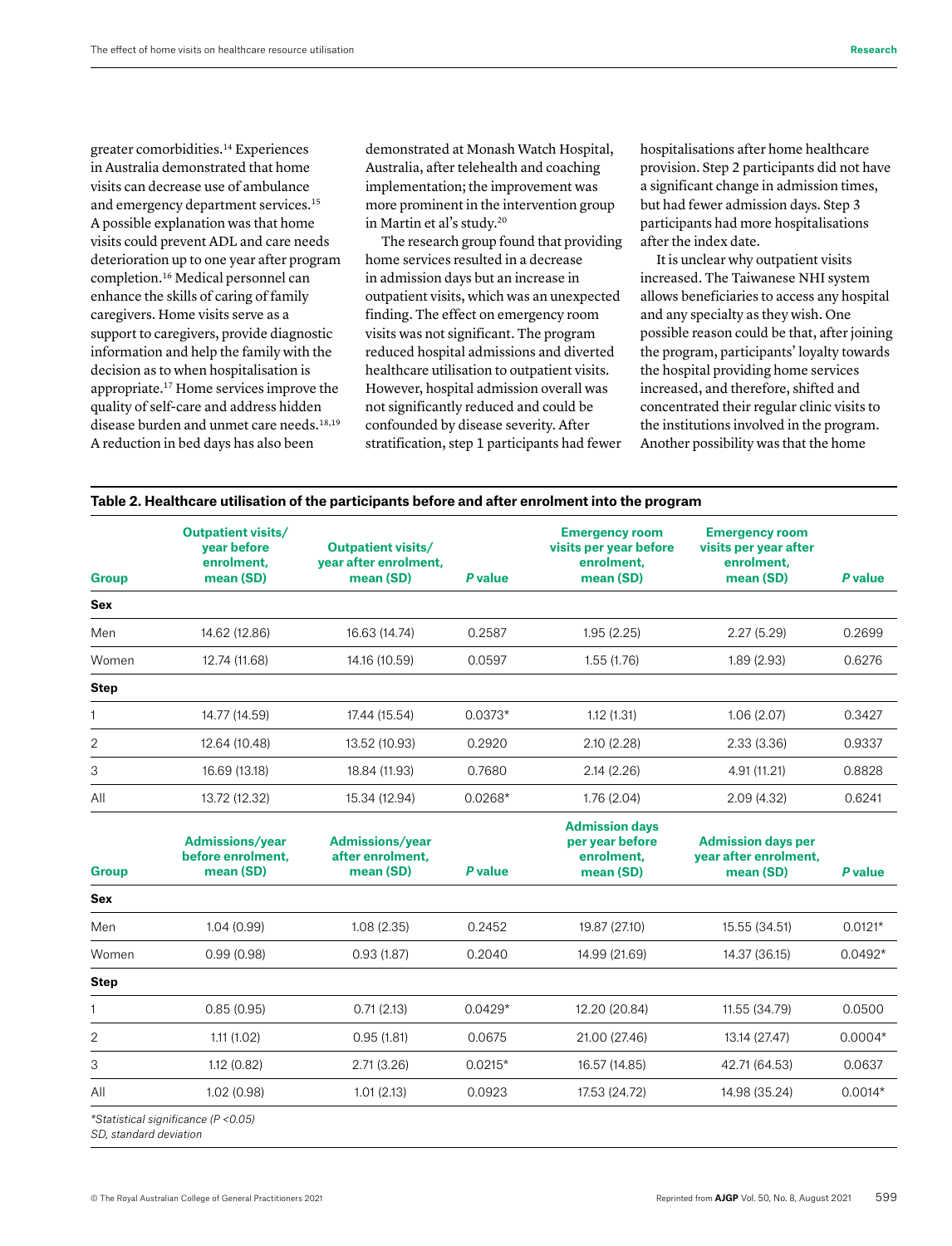visiting staff directed patients to their own institution instead of other private practitioners.

The analysis of outpatient visits further supported this hypothesis. Although outpatient visits and medical institutions (centres) visited increased, specialties and doctors visited after enrolment into the program decreased uniformly across subgroups. Joining the program might increase patients' willingness to access service institutions, while reducing their behaviour of seeing multiple doctors.

Polypharmacy is common among the elderly and is an important risk factor for adverse medication reactions and poor health outcomes.4,21 Home visits enable a better understanding of patients' medication adherence, and therefore, are associated with comprehensive medical care.12 The mean number of medications increased after enrolment into the program. Physicians' pharmacovigilance

might have unified participants' previous regular prescriptions. However, necessary new medications might have been prescribed after thorough evaluation of the patient at home in response to previous unmet needs. Nevertheless, the underlying cause of this increase in prescription medications warrants future study.

#### **Strengths**

This study has several strengths. Few studies have discussed changes in

| <b>Group</b> | <b>Centres</b><br>visited/year<br>before index<br>date,<br>mean (SD) | <b>Centres</b><br>visited/year<br>after index<br>date,<br>mean (SD) | P value    | <b>Specialties</b><br>visited/year<br>before index<br>date,<br>mean (SD) | <b>Specialties</b><br>visited/year<br>after index<br>date,<br>mean (SD) | P value    | <b>Doctors</b><br>visited/year<br>before index<br>date,<br>mean (SD) | <b>Doctors</b><br>visited/year<br>after index<br>date,<br>mean (SD) | P value     |
|--------------|----------------------------------------------------------------------|---------------------------------------------------------------------|------------|--------------------------------------------------------------------------|-------------------------------------------------------------------------|------------|----------------------------------------------------------------------|---------------------------------------------------------------------|-------------|
| Sex          |                                                                      |                                                                     |            |                                                                          |                                                                         |            |                                                                      |                                                                     |             |
| Men          | 1.09(0.319)                                                          | 1.34 (0.525)                                                        | $< 0.001*$ | 4.08(2.77)                                                               | 2.64 (1.499)                                                            | $< 0.001*$ | 4.03 (3.718)                                                         | 2.35(1.616)                                                         | $< 0.001*$  |
| Women        | 1.17 (0.487)                                                         | 1.35 (0.497)                                                        | $0.005*$   | 3.5(2.423)                                                               | 2.48 (1.696)                                                            | $0.001*$   | 3.47(3.012)                                                          | 2.27(1.847)                                                         | $< 0.001*$  |
| <b>Step</b>  |                                                                      |                                                                     |            |                                                                          |                                                                         |            |                                                                      |                                                                     |             |
|              | 1.15 (0.485)                                                         | 1.67 (0.543)                                                        | $< 0.001*$ | 4.63 (3.118)                                                             | 3.11 (1.826)                                                            | $0.001*$   | 4.47 (3.898)                                                         | 2.42 (1.848)                                                        | $< 0.0001*$ |
| 2            | 1.10(0.324)                                                          | 1.15(0.38)                                                          | 0.21       | 3.33(2.336)                                                              | 2.23 (1.358)                                                            | < 0.0001   | 3.45(3.185)                                                          | 2.28 (1.684)                                                        | $< 0.0001*$ |
| 3            | 1.28(0.575)                                                          | 1.16 (0.375)                                                        | 0.495      | 3.94(1.211)                                                              | 2.42 (1.346)                                                            | < 0.0001   | 3.11(2.298)                                                          | 2.05(1.471)                                                         | $0.024*$    |
| All          | 1.13(0.37)                                                           | 1.33 (0.56)                                                         | < 0.0001   | 3.81(2.62)                                                               | 2.57(1.59)                                                              | < 0.0001   | 3.76(3.41)                                                           | 2.31(1.73)                                                          | $< 0.0001*$ |
|              | *Statistical significance (P < 0.05)                                 |                                                                     |            |                                                                          |                                                                         |            |                                                                      |                                                                     |             |

*SD, standard deviation*

## **Table 4. Oral medications used by the participants**

| <b>Group</b>   | <b>Medications before</b><br>enrolment (range) | <b>Medications after</b><br>enrolment (range) | <b>Medications before</b><br>enrolment, mean (SD) | <b>Medications after</b><br>enrolment, mean (SD) | <b>P</b> value |
|----------------|------------------------------------------------|-----------------------------------------------|---------------------------------------------------|--------------------------------------------------|----------------|
| Sex            |                                                |                                               |                                                   |                                                  |                |
| Men            | $0 - 13.10$                                    | $0 - 16.20$                                   | 3.43(3.14)                                        | 4.39(3.24)                                       | $< 0.0001*$    |
| Women          | $0 - 12.35$                                    | $0 - 14.30$                                   | 3.05(3.02)                                        | 3.84(3.10)                                       | $0.0003*$      |
| <b>Step</b>    |                                                |                                               |                                                   |                                                  |                |
|                | $0 - 12.60$                                    | $0 - 16.20$                                   | 2.89(3.02)                                        | 4.08(3.03)                                       | $< 0.0001*$    |
| $\overline{2}$ | $0 - 13.10$                                    | $0 - 12.66$                                   | 3.30(2.96)                                        | 3.94(3.10)                                       | $0.0071*$      |
| 3              | $0 - 11.89$                                    | $0 - 14.30$                                   | 4.46 (3.98)                                       | 5.72(4.10)                                       | 0.1415         |
| All            | $0 - 13.10$                                    | $0 - 16.20$                                   | 3.25(3.08)                                        | 4.13 (3.18)                                      | $< 0.0001*$    |

*SD, standard deviation*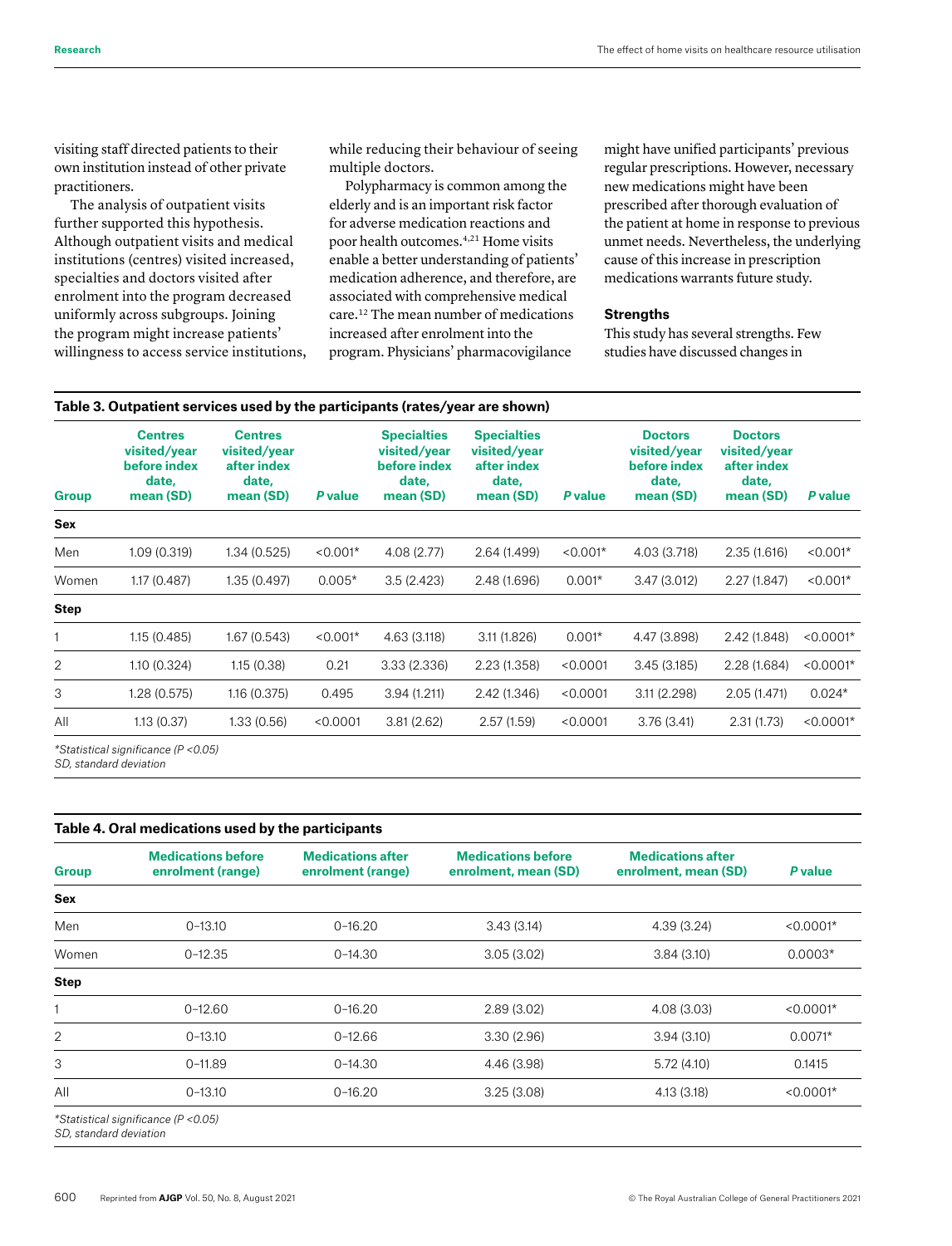healthcare utilisation (eg emergency care, outpatient and inpatient visits, as well as medications) after the provision of home healthcare in such a comprehensive way. To the researchers' knowledge, this is the first study to do so. Temporal sequence is the strongest indicator of causality. Although not a randomised controlled trial, the before/after design is the best feasible design to evaluate the short-term effect of the intervention. The research group had perfect matching of the study participants before and after the intervention. The study reported participants' doctorseeking behaviours, which has been rarely discussed in previous studies. The researchers analysed changes across different disease stages (steps 1–3). To the best of the researchers' knowledge, the present study is this first to do so.

#### **Limitations**

This was a relatively new service model, and the case numbers were limited. This was a pre/post evaluation and was, therefore, prone to regression to the mean. The impact of a counterbalancing deterioration factor in vulnerable health trajectories also needs to be accounted for. There was no control group. However, this study compared the healthcare utilisation of the same person so that confounding was minimised. It was not able to consider the effect of ageing, even though there was only a one-year increment. Although the study presented healthcare utilisation in rates per year, possible differences across seasons were not accounted for. ADL was measured on the index date and no longitudinal ADL was available. Multiple comparisons were made in this study, which might increase type 1 errors. Nevertheless, this study did have some unexpected findings. For example, emergency room visits were not decreased. This could be regarded as a pioneer study in Taiwan and viewed as a sentinel report that may be applicable to other countries.

## **Conclusion**

Care of elderly homebound patients is a challenge for the healthcare system.17 Home visits may be beneficial for

homebound older people in terms of decreasing days of hospital admission but does not decrease medication use or outpatient or emergency room visits. In this study, improved continuity of care was associated with fewer doctor visits. Further large-scale, randomised controlled trials with control groups are required to confirm the findings of the present study. How patients and caregivers rate changes to quality of life will be the next research focus. Differences in outcomes, according to frequency of home healthcare visits and services, in the future will also be a focus of future research.

# **Implications for general practice**

- **•** Home healthcare services are increasing in many countries in response to global ageing and the goal to age in place.
- **•** In a multicentre study, it was observed that, after the provision of home healthcare services, there was a decrease in hospital admission days.
- **•** Home healthcare services did not decrease outpatient or emergency room visits.
- **•** Oral medications increased after the provision of home healthcare services.

#### **Authors**

Tai-Yin Wu MD, PhD, Attending Physician, Department of Family Medicine, Taipei City Hospital, Zhongxing Branch, Taiwan; Assistant Professor, Institute of Epidemiology and Preventive Medicine, National Taiwan University, Taiwan; Adjunct Assistant Professor, University of Taipei, Taiwan; Assistant Professor, National Taipei University of Nursing and Health Sciences, Taiwan

Sheng-Huang Hsiao MD, PhD, Attending Physician, Department of Neurosurgery, Taipei City Hospital, Renai Branch, Taiwan

Sheng-Jean Huang MD, Attending physician, Department of Neurosurgery, Taipei City Hospital, Taiwan

Kuan-Liang Kuo MD, PhD, Attending Physician, Department of Family Medicine, Taipei City Hospital, Renai Branch, Taiwan

Lin-Chung Woung MD, PhD, Attending physician, Department of Ophthalmology, Taipei City Hospital, Renai Branch, Taiwan

Fang-Chun Chen MD, Attending Physician, Department of Family Medicine, Taipei City Hospital, Renai Branch, Taiwan

Competing interests: None.

Funding: None.

Provenance and peer review: Not commissioned, externally peer reviewed.

Correspondence to: [DAW15@tpech.gov.tw](mailto:DAW15@tpech.gov.tw)

#### **Acknowledgements**

The authors thank Mr Hua Chun for his help with the data analysis; Ms Hsiao-Ting Lin, Ms Yi-Ling Chen and Mr Tzu-Heng Fu for their managerial support; and the Information Technology Office of Taipei City Hospital for providing the electronic medical records.

#### **References**

- 1. Ministry of Health and Welfare, Taiwan (ROC). Report of the senior citizen condition survey 2013. Taiwan: Ministry of Health and Welfare, 2014. Available at [www.mohw.gov.tw/dl-4707-e91899c0](https://www.mohw.gov.tw/dl-4707-e91899c0-d62d-49d9-9dbe-4a2def8e516c.html) [d62d-49d9-9dbe-4a2def8e516c.html](https://www.mohw.gov.tw/dl-4707-e91899c0-d62d-49d9-9dbe-4a2def8e516c.html) [Accessed 9 March 2021].
- 2. Stall N, Nowaczynski M, Sinha SK. Back to the future: Home-based primary care for older homebound Canadians: Part 1: Where we are now. Can Fam Physician 2013;59(3):237–40.
- 3. Qiu WQ, Dean M, Liu T, et al. Physical and mental health of the homebound elderly: An overlooked population. J Am Geriatr Soc 2010; 58(12):2423–28. doi: 10.1111/j.1532-5415.2010.03161.x.
- 4. Sorensen L, Stokes JA, Purdie DM, Woodward M, Roberts MS. Medication management at home: Medication-related risk factors associated with poor health outcomes. Age Ageing 2005;34(6):626–32. doi: 10.1093/ageing/afi202.
- 5. Lin YD, Huang PY, Huang CJ, et al. The role and future of integration Chinese and western medicine in hospital-based accountable family physicians system. Taipei City Med J 2016;13(1):106–11. doi: 10.6200/tcmj.2016.13.1.11.
- 6. Stijnen MM, Van Hoof MS, Wijnands-Hoekstra IY, et al. Detected health and well-being problems following comprehensive geriatric assessment during a home visit among community-dwelling older people: Who benefits most? Fam Pract 2014;31(3):333–40. doi: 10.1093/fampra/cmu015.
- 7. Ruiz S, Snyder LP, Rotondo C, Cross-Barnet C, Colligan EM, Giuriceo K. Innovative home visit models associated with reductions in costs, hospitalizations, and emergency department use. Health Aff (Millwood) 2017;36(3):425–32. doi: 10.1377/hlthaff.2016.1305.
- 8. Yang M, Thomas J, Zimmer R, Cleveland M, Hayashi JL, Colburn JL. Ten things every geriatrician should know about house calls. J Am Geriatr Soc 2019;67(1):139–44. doi: 10.1111/ jgs.15670.
- 9. Chung CH, Huang LY, Sun WJ. Hospital-based accountable family physicians system: The pilot study of community-based integrated care program. Taipei City Med J 2016;13(1):72–79. doi: 10.6200/tcmj.2016.13.1.07.
- 10. Chen YC, Chen MJ, Yang RJ. Satisfaction on hospital-based accountable family physicians system in elderly living alone. Taipei City Med J 2016;13(1):95–105. doi: 10.6200/tcmj.2016.13.1.10.
- 11. Zweig SC, Popejoy LL, Parker-Oliver D, Meadows SE. The physician's role in patients' nursing home care: 'She's a very courageous and lovely woman. I enjoy caring for her'. JAMA 2011;306(13):1468–78. doi: 10.1001/ jama.2011.1420.
- 12. Liang YH, Chen M-J, Wu S-C. Pharmacists' assessment of medication profile in elders with high risk of dementia in hospital-based family physicians system. Taipei City Med J 2016;13(2):151–61. doi: 10.6200/tcmj.2016.13.2.05.
- 13. Nabagiez JP, Shariff MA, Molloy WJ, Demissie S, McGinn JT. Cost analysis of physician assistant home visit program to reduce readmissions after cardiac surgery. Ann Thorac Surg 2016;102(3):696–702. doi: 10.1016/j. athoracsur.2016.03.077.